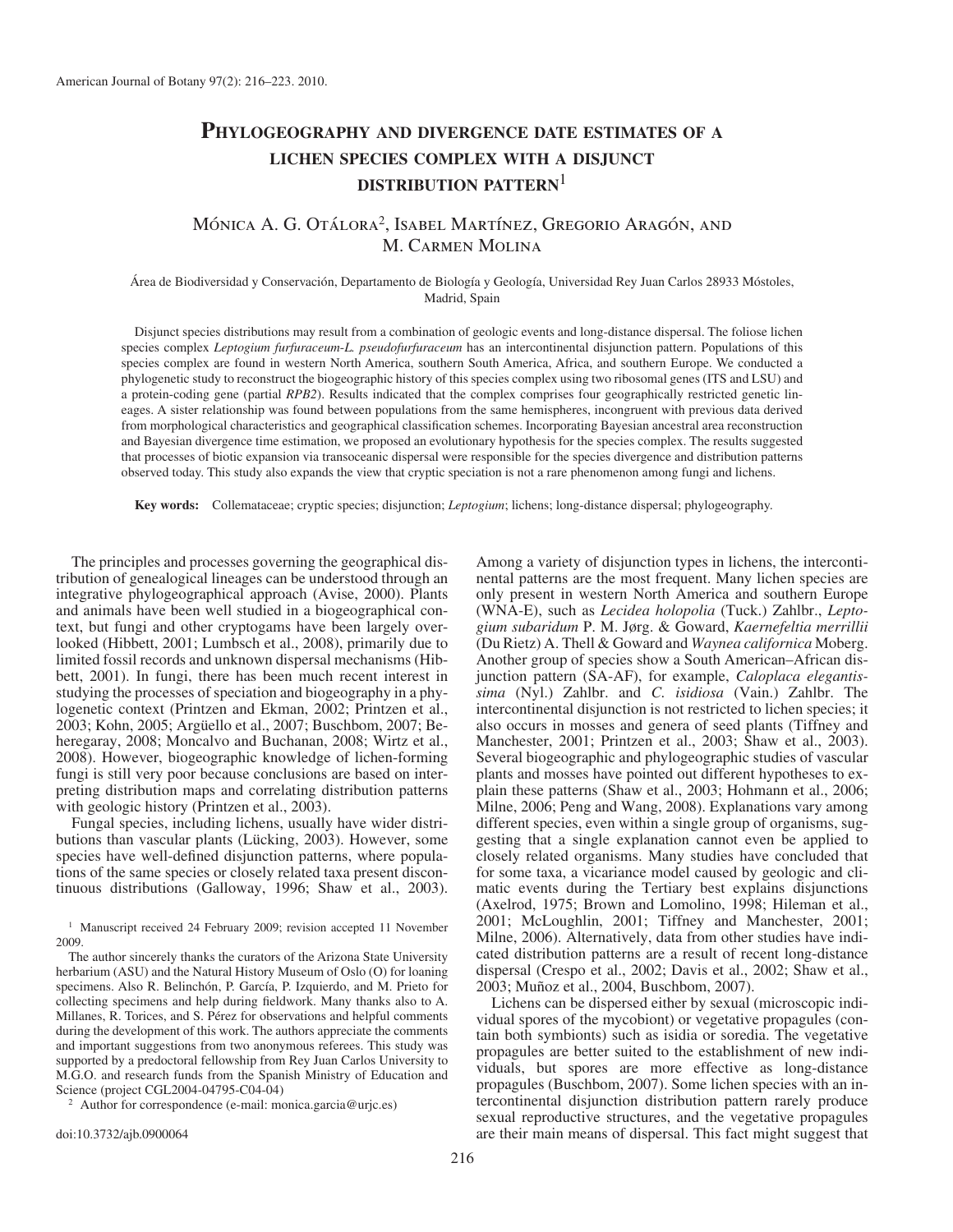long-distance dispersal is not common and that historical fragmentation is the most likely explanation for their current distribution (Buschbom, 2007). However, the fact that morphological variability in disjunct lichen species is rare to absent suggests these taxa have a more recent origin (Liu et al., 2009). Some disjunct distributions in phylogenetically related fungal species has been explained as vicariance events (O'Donnell et al., 1998; Nilsson et al., 2003). Nevertheless, Moncalvo and Buchanan (2008) and Liu et al. (2009) used molecular substitution rates to estimate divergence times and reported that some taxa diverged far more recently than can be explained by continental separation. These results have provided new insights into dispersal capabilities and patterns of fungal gene flow, which were not available until the development of molecular markers given the limited availability of fungal and lichens fossil records. The reconstruction of ancestral area distribution and estimates of diversification dates has not yet been assessed in lichen species with an intercontinental disjunction pattern. Therefore, the historical events and processes that explain their current distribution remain elusive.

 This paper focuses on the phylogenetic and phylogeographic study of the lichen species complex *Leptogium furfuraceum* - *L. pseudofurfuraceum* (Collemataceae, Lecanorales). On the basis of morphological differences (i.e., spore shape and size) and geographical distribution patterns, Jørgensen (1997) pointed out that *L. pseudofurfuraceum* P. M. Jørg. & A. K. Wallace is a species distinct from *L. furfuraceum* (Harm.) Sierk. *Leptogium furfuraceum* is found in southern Europe and eastern Africa (Swinscow and Krog, 1988; Aragón et al., 2005), whereas *L*. *pseudofurfuraceum* is limited to western North and Central America (Jørgensen, 1997). Years later when more specimens were studied, Aragón et al. (2005) and Jørgensen and Nash (2004) found that both species show a great morphological and anatomical similarity when sterile. This observation suggested that the species complex corresponds to a single species. However, molecular markers had not been used to evaluate the level of genetic differentiation within and among this species complex. The entire complex was demonstrated to be monophyletic in a family level phylogenetic study (Otálora et al., 2010).

 Our main goals were as follows: (1) to distinguish whether the *Leptogium furfuraceum* complex corresponds to several monophyletic species or whether it is a single, widely distributed, monophyletic taxon; (2) to assess the level of molecular divergence and estimate the divergence time between disjunct populations; and (3) to reconstruct ancestral area distribution to elucidate the biogeographic history of the species complex. To reach these objectives, we investigated the phylogenetic relationships between individuals of both species, and we determined the population structure and genetic variability of the complex using two ribosomal sequences and one protein-coding gene: internal transcribe spacer (ITS), large subunit (LSU) and fragment of the gene coding for the second largest subunit of DNA-dependent RNA polymerase II (*RPB2*) spanning regions 5–7 (Liu et al., 1999). Each of these markers has been widely used to investigate variation in closely related species (Argüello et al., 2007; Buschbom, 2007; Otálora et al., 2008). We further employed a Bayesian procedure implementing a relaxed clock model for estimating divergence time throughout our species complex phylogeny with the software BEAST (Drummond and Rambaut, 2008) using molecular evolution rates obtained from the literature. This methodology allows simultaneous analyses of multiple data sets/partitions with different substitution models taking into account phylogenetic

uncertainty. Finally, we used a Bayesian approach to elucidate the biogeographical history of these species by inferring the ancestral area distribution states with the software SIMMAP (Huelsenbeck et al., 2003) in which a geographical area is mapped onto a phylogeny and is optimized on nodes (Baker et al., 2006).

#### MATERIALS AND METHODS

*Taxon sampling* —*Leptogium furfuraceum* is an epiphytic species restricted to the Old World, where it occurs in some regions of southern Europe (Croatia, France, Portugal, and Spain) and Africa (Ethiopia, Kenya, and Tanzania). We included 14 specimens representing populations from Croatia, Ethiopia, Kenya, Portugal, and Spain. The distribution of *L. pseudofurfuraceum* was previously thought to be restricted to western North America. However, fertile specimens were recently collected in the province of Salta in Argentina, which extends the distribution of this species from North America to South America. We selected 10 specimens of *L. pseudofurfuraceum* from Arizona, New Mexico, Mexico, and Argentina. Table 1 provides the collection locality, voucher specimen locations, and GenBank accession numbers. *Leptogium saturninum* , *Collema undulatum* and *C. furfuraceum* were selected as outgroup taxa based on results from previous Collemataceae phylogeny (Otálora et al., 2010).

**DNA sequencing**—DNA isolation, PCR amplification of ITS and LSU sequences, PCR product purification, PCR sequencing reactions, and automated sequencing were performed according to Otálora et al. (2008) and Otálora et al. (2010). The *RPB2* fragment was amplified using primers fRPB2-5F and fRPB2-7R (Liu et al., 1999) following the methodology of Buschbom and Mueller  $(2006)$ . The purified PCR products were sequenced using the same amplification primers, as well as RPB2-6F and RPB2-6R ( Liu et al., 1999 ) for the *RPB2* fragment. The sequences were aligned manually using the program MacClade 4.01. ( Maddison and Maddison, 2001 ). Nucleotide sequences for *RPB2* were translated to amino acid to facilitate the alignment. Ambiguously aligned regions in ITS were excluded from the alignment.

**Phylogenetic analyses**—Phylogenetic relationships were inferred using maximum parsimony (MP) and Bayesian Markov chain Monte Carlo (MCMC) analyses. Individual MP analysis were performed on ITS and LSU separately in the program PAUP\* version 4.0b10 (Swofford, 2002). For the MP analysis, a heuristic search with 1000 random addition sequence replicates was run with tree-bisection-reconnection (TBR) branch swapping and MULTREES on. All character states were treated as unordered and equally weighted, and gaps were treated as a fifth character. To evaluate the relative robustness of the clades found in the most parsimonious trees, we performed bootstrap analyses (Felsenstein, 1985) with heuristic searches as described for MP analysis on 1000 bootstrap data sets. Two random addition sequences (RAS) per bootstrap replicate were specified based on the high resolving power of the original data when 1000 RAS were implemented.

 The evolutionary models for Bayesian analyses were selected using the Akaike information criterion (AIC) as implemented in the program Modeltest 3.06 ( Posada and Crandall, 1998 ). Two optimal models of nucleotide substitution were selected for ITS regions, one for ITS1 and ITS2 (GTR+G) and the other for 5.8S (GTR+I+G). The TrN model plus proportion of invariable sites (TrN+I) was used for LSU. For each codon position of the *RPB2* region, a model was selected (GTR+I, K81 and HKY+G for the first, second and third codon, respectively). Individual data sets were analyzed using the program MrBayes 3.0 (Ronquist and Huelsenbeck, 2003). Two runs with five millions generations starting from an initial random tree and employing four simultaneous chains were executed. A tree was saved every 100th generation. The first 5000 trees were discarded as "burn-in". Using PAUP\* 4.0b10, the majority rule consensus trees were assembled with the remaining sampled trees and posterior probabilities calculated for each node. The phylogenetic trees were drawn using the program TreeViewPPC 1.5.3 (Page, 1998). The combinability of the singlelocus data sets was assessed by visual inspection of individual bootstrap values (Mason-Gamer and Kellogg, 1996; Wiens, 1998). Clades supported by bootstrap values ≥70% were compared between individual data partitions. A conflict was considered significant when one data partition supported a monophyletic group with bootstrap values  $\geq 70\%$  and the other data partition supported the same group as nonmonophyletic with bootstrap values  $\geq 70\%$ . Because no significant conflicts were detected, we assumed that the three data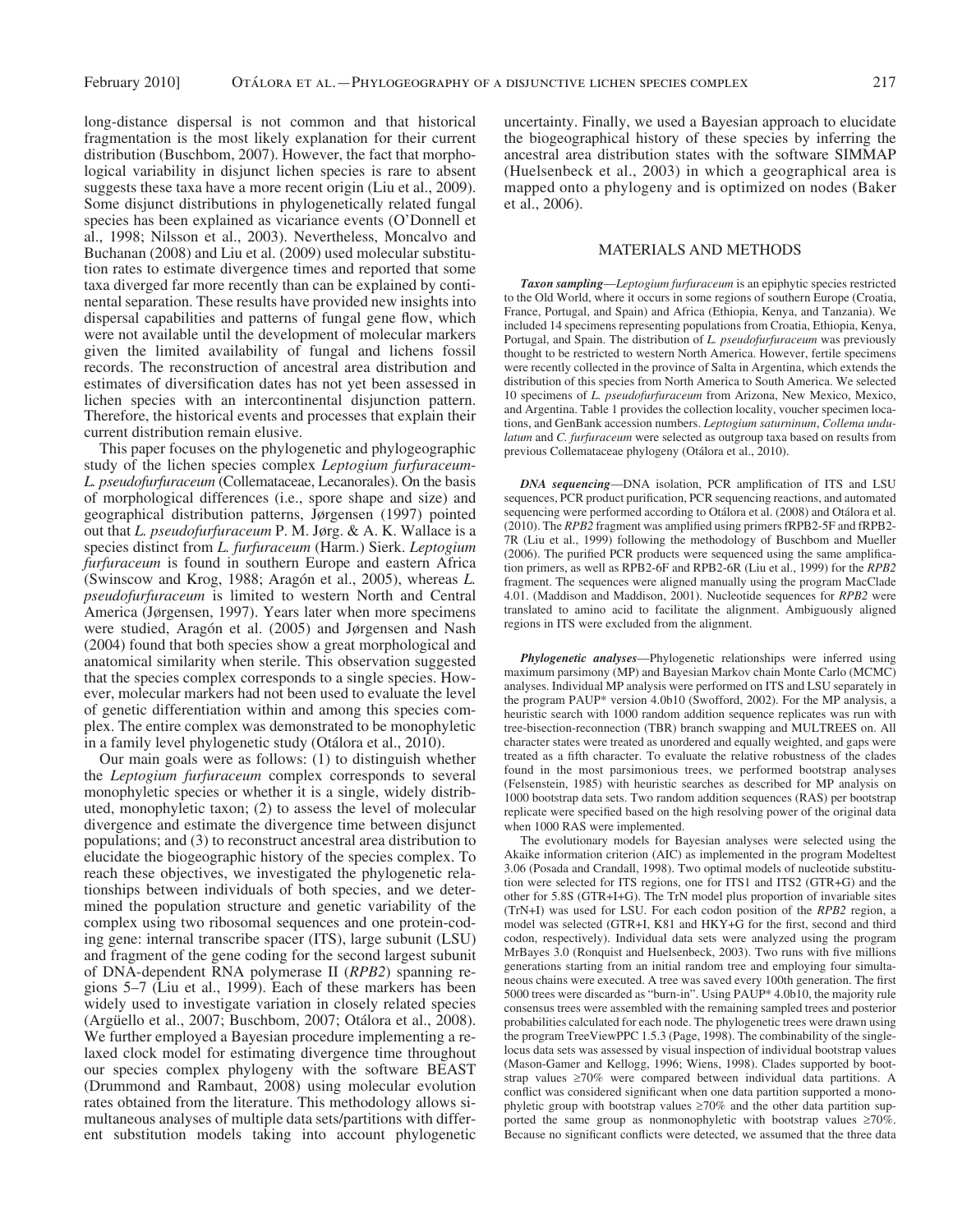|                         |                            |                   | GenBank accession |          |          |
|-------------------------|----------------------------|-------------------|-------------------|----------|----------|
| Taxon (ID number)       | Geographic origin          | Voucher           | nrITS             | nrLSU    | RPB2     |
| Collema furfuraceum     | Spain, Madrid              | MA-16260          | GO396263          | EU982608 | GQ396261 |
| C. undulatum            | Spain, Málaga              | MA-16036          | DO466044          | EU982595 | GQ396262 |
| Leptogium furfuraceum 1 | Croatia, Potomje           | MA-16284          | EU982636          | EU982659 |          |
| L. furfuraceum 2        | Portugal, Marvao           | MA-16248          | EU982639          | EU982662 |          |
| L. furfuraceum 3        | Spain, Toledo              | MA-16280          | EU982634          | EU982594 | GO396247 |
| L. furfuraceum 4        | Portugal, Guarda           | MA-16285          | EU982637          | EU982660 | GQ396255 |
| L. furfuraceum 5        | Portugal, Abrumosa-a-velha | MA-16286          | EU982638          | EU982661 | GQ396254 |
| L. furfuraceum 6        | Spain, Albacete            | MA-09431          | EU982655          | EU982678 |          |
| L. furfuraceum 7        | Spain, Madrid              | MA-16282          | EU982635          | EU982658 |          |
| L. furfuraceum 8        | Spain, Jaén                | MA-16283          | EU982633          | EU982657 | GO396246 |
| L. furfuraceum 9        | Spain, Albacete            | MA-16281          | EU982632          | EU982656 | GQ396248 |
| L. furfuraceum 10       | Kenya, Mt Kenia            | OL-151589         | EU982640          | EU982663 | GQ396257 |
| L. furfuraceum 11       | Ethiopia, Arusia province  | OL-97639          | EU982643          | EU982666 |          |
| L. furfuraceum 12       | Kenya, Mt Kenia            | OL-151590         | EU982642          | EU982665 | GQ396259 |
| L. furfuraceum 13       | Ethiopia, Bale             | OL-97627          | EU982641          | EU982664 | GQ396258 |
| L. furfuraceum 14       | Ethiopia, Arusia province  | OL-97635          | EU982644          | EU982667 |          |
| L. pseudofurfuraceum 1  | USA, Arizona               | ASU-N38938        | EU982649          | EU982672 | GQ396250 |
| L. pseudofurfuraceum 2  | Mexico, Baja California    | ASU 515222        | EU982654          | EU982677 |          |
| L. pseudofurfuraceum 3  | USA, Arizona               | ASU-515352        | EU982653          | EU982676 | GQ396252 |
| L. pseudofurfuraceum 4  | USA, Arizona               | ASU-505643        | EU982652          | EU982675 |          |
| L. pseudofurfuraceum 5  | USA, Arizona               | ASU-515744        | EU982651          | EU982674 | GQ396251 |
| L. pseudofurfuraceum 6  | USA, Nuevo Mexico          | ASU-533859        | EU982650          | EU982673 |          |
| L. pseudofurfuraceum 7  | USA, Arizona               | <b>ASU-N43230</b> | EU982648          | EU982671 |          |
| L. pseudofurfuraceum 8  | Argentina, Salta           | MA-16291          | EU982645          | EU982603 | GO396249 |
| L. pseudofurfuraceum 9  | Argentina, Salta           | MA-16292          | EU982646          | EU982669 | GQ396256 |
| L. pseudofurfuraceum 10 | Argentina, Salta           | MA-16293          | EU982647          | EU982670 | GQ396253 |
| L. saturninum           | Spain, Jaén                | MA-16295          | EU982679          | EU982680 | GQ396260 |
| L. saturninum           | France, Meres les vals     | MA-16024          | DO466043          | EU982610 |          |

 Table 1. List of taxa included in this study, with country of origin, voucher location and number (ASU= Arizona State University, MA = R.J.B. Madrid, OL = University of Oslo), and GenBank accessions for the three gene sequences.

sets were congruent and could be combined. Thus, additional MCMC analyses were conducted on the combined data set. The partitioned Bayesian analysis of the combined data set was conducted by applying the previously determined models to each data partition.

*Molecular dating*—Estimated ages of divergence were obtained using a Bayesian inference framework as implemented in BEAST v. 1.4.8 (Drummond et al., 2002; Drummond and Rambaut, 2008) following the approach described in Drummond et al. (2006) under a relaxed-clock model. The rate in each branch was drawn from either an exponential or lognormal distribution. This approach tests evolutionary hypotheses accounting for phylogenetic uncertainty with 95% confidence intervals for the parameter estimate based on the posterior probability distribution over the parameter state space. In the absence of fossil evidence in Lecanorales, the molecular evolution rates for ITS ( $2.52 \times 10^{-9}$ ) and LSU (6.50  $\times$  10<sup>-10</sup>) reported for a group of Ascomycetes (Takamatsu and Matsuda, 2004), were used to estimate the time to the most recent common ancestor (MRCA) for all clades resulting from the Bayesian phylogeny of the combined ITS and LSU data set. Because a rate of molecular evolution cannot be assigned to each partition, a weighted average was calculated. An independent model of nucleotide substitution was applied to each data set (ITS and LSU). The GTR model of nucleotide substitution, with a gamma distribution rate of variation among sites, and six rate categories was applied to the ITS partition, while a TrN model of nucleotide substitution with invariant sites was applied to the LSU partition. The Yule prior to simulate the process of speciation was employed. Two independent analyses were run for 200 million generations. Results from two runs (with the first 10 000 000 discarded as burn-in and parameter values sampled every 1000 generations) were combined and the effective sample size for parameter estimates and convergence were checked using the program Tracer v. 1.3 (Rambaut and Drummond, 2003).

*Biogeographic analyses* — The historical biogeography of the *L. furfuraceum* complex was estimated by assessing ancestral distribution areas (Baker et al., 2006) using the program SIMMAP v.1 beta 2.3 (Huelsenbeck et al., 2003; Bollback, 2006). SIMMAP implements a post-tree analysis for the stochastic mapping of characters (areas) to infer character evolution (Nielsen, 2002; Huelsenbeck et al., 2003). It summarizes the area maps by calculating posterior

predictive *P* values from posterior probabilities (PP). The option "multiple mapping" was used over the last 18000 trees resulting from Bayesian analysis. For each Bayesian tree sampled with SIMMAP during the ancestral area reconstruction, we carried out 1000 draws. Four states were used for the area distribution character:  $0 =$  South America,  $1 =$  Europe,  $2 =$  Africa,  $3 =$  North America.

#### RESULTS

Sequence variation and phylogenetic analyses—ITS and LSU sequences were obtained for all 28 samples, but only 17 sequences were obtained for *RPB2*. Difficulties in gene sequence alignment were not experienced because little sequence variation was detected. After the exclusion of ambiguous alignment regions, the final lengths of the ITS, LSU, and partial *RPB2* alignments were 499, 1092, and 1118 characters, respectively. All North American specimens had a 25-bp deletion at position 15 of the nrITS-1 region, which was treated as a unique event. A total of 138, 58, and 99 sites were parsimoniously informative for ITS, LSU, and *RPB2* .

The combined matrix (ITS+LSU+RPB2) analysis produced 99 equally most parsimonious trees (score  $= 792$  steps, hit  $=$ 998 times) with a CI of 0.81 and RI of 0.91. The strict consensus tree was congruent with the Bayesian tree topology. Nine internodes had bootstrap support ≥ 70%, and eight had posterior probabilities ≥0.95 (Fig. 1). The *Leptogium furfuraceum* complex formed a well-supported clade, and within the complex, two well-supported groups were distinguishable. The first group was comprised of all the northern hemisphere specimens (*L*. *furfuraceum* from Europe and *L. pseudofurfuraceum* from North American), and the second group comprised all the southern hemisphere specimens (*L. furfuraceum* from Africa and *L.*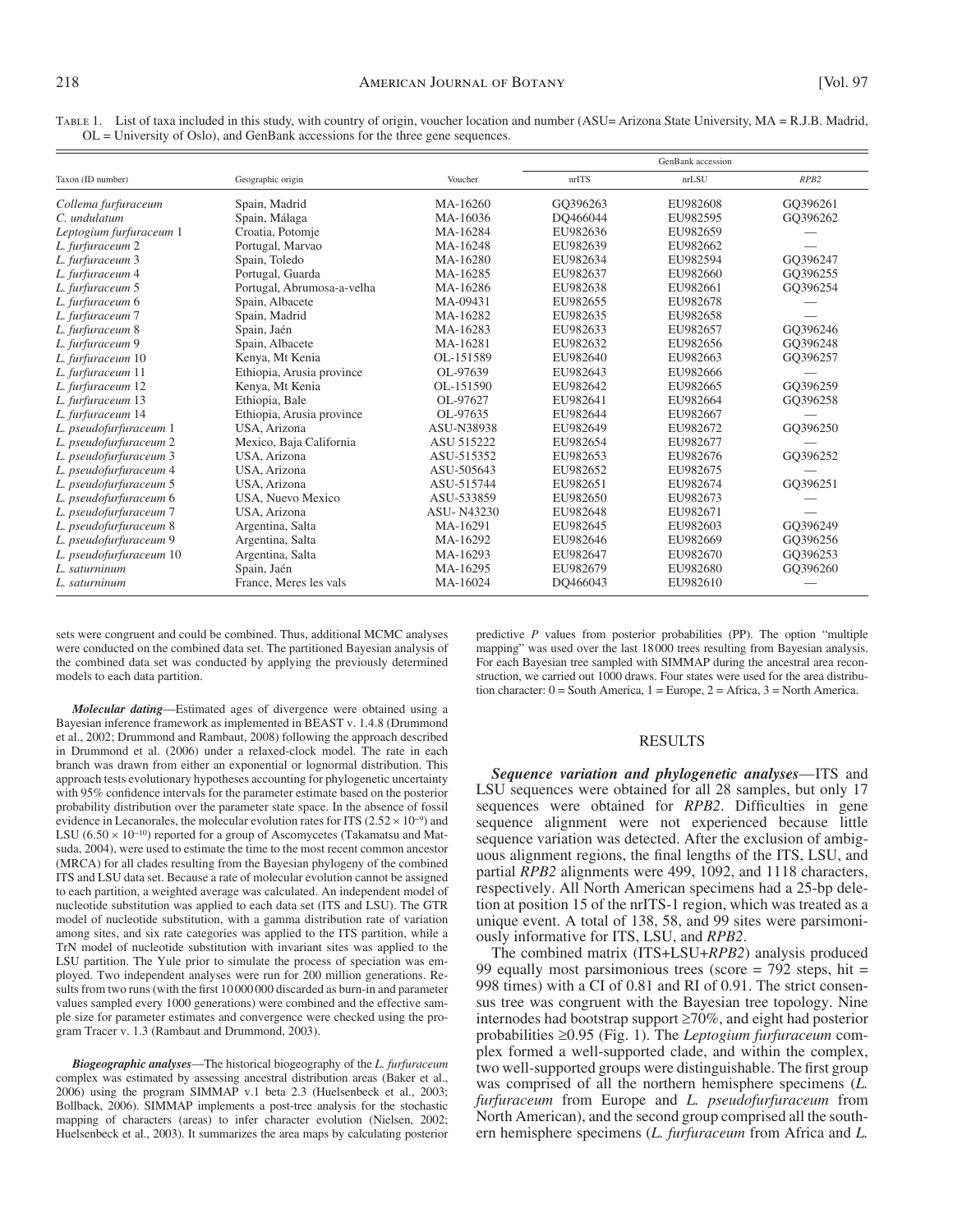

- 0.01 substitutions/sites

 Fig. 1. The 50% majority rule consensus tree from Bayesian analysis based on ITS, LSU, and *RPB2* sequences of the 26 specimens in Table 1. Thickened branches represent significant posterior probabilities ≥0.95. Numbers above branches indicate bootstrap support of the combined analysis based on 1000 replicates. The symbols below branches indicate the bootstrap support of individual data sets in the following order: ITS/LSU/ *RPB2* , an asterisk represents values up to 70%, and a dash represents values below 70%. Names correspond to current lichen species and numbers with the identification of specimens. Divergence times were estimated by the software BEAST v. 1.4.8 ( Drummond and Rambaut, 2008 ) under an uncorrelated relaxed clock model. Numbers followed by an arrow are the mean posterior estimates of divergence time for each branch. Numbers in parentheses represent the 95% highest posterior density intervals for the divergence time estimates.

*pseudofurfuraceum* from South America). Two sister clades were evident within the first group; one was well supported by both posterior probability and bootstrap values that corre-

sponded to *L. pseudofurfuraceum* from North America, and the second clade was comprised of *L. furfuraceum* from Europe only supported by bootstrap. Two well-supported sister clades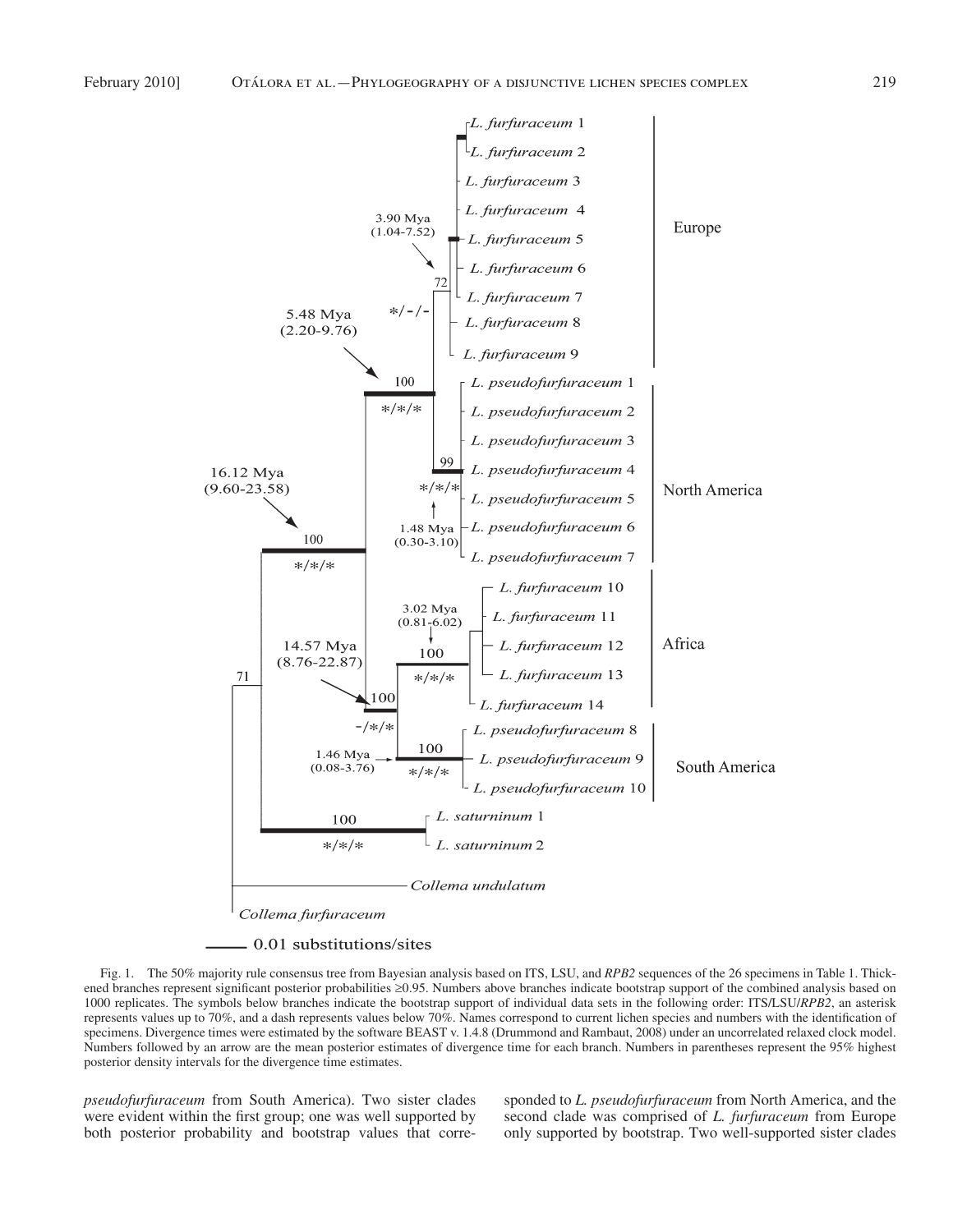emerged from the southern hemisphere clade, one corresponding to African and the other to South American specimens. The resolving characteristics of ITS, LSU, and *RPB2* were complementary. The ITS data resolved relationships among northern hemisphere specimens, while LSU and *RPB2* both resolved the monophyly of the entire complex as well as the relationships among southern hemisphere lineages. The monophyly of European specimens was only supported by the nrITS and combined data sets (Fig. 1). In general, phylogeny reconstruction indicated *L. furfuraceum* and *L. pseudofurfuraceum* are not monophyletic species, and populations of *L. furfuraceum* from Europe are more closely related to *L. pseudofurfuraceum* from North America than to African *L. furfuraceum.* Furthermore, *L. pseudofurfuraceum* populations from South America are more closely related to African *L. furfuraceum* (Fig. 1).

*Molecular dating* — The methodology of Arnedo and Fernández (2007) was followed to compare the Bayes factors of trees obtained under the different molecular clock models (uncorrelated log normal distribution compared to the exponential distribution). The best-fitting model was the relaxed molecular clock using uncorrelated exponential distribution. Therefore, this model was used to estimate lineage divergence times. Bayesian age estimates for the each node within the *L. furfuraceum* complex are shown in Fig. 1. The split between the European and North American clades and between the African and South American lineages was estimated at 5.48 (2.20–9.76) and 14.57  $(8.76 - 22.87)$  million years ago (Mya), respectively. The divergence between the northern hemisphere and southern hemisphere was estimated at  $16.12$  (9.60–23.58) Mya.

*Biogeographic analyses***—The hierarchical Bayesian recon**struction of the ancestral areas state is shown in Fig. 2. It indicates that the ancestor of the northern hemisphere lineages had European origins with a posterior probability of 0.90. In contrast, neither the ancestor of the southern hemisphere lineage nor ancestor of the entire complex was resolved. In the case of southern hemisphere lineage, both South America and Africa are equally probable ancestors. However, for the entire complex the ancestral region with the highest probability is Africa  $(Fig. 2)$ .

### DISCUSSION

 The phylogeny from combined maximum parsimony and Bayesian analyses of two ribosomal genes and a protein gene provided several insights into the evolution of a *Leptogium* species complex with a disjunctive distribution pattern. The *L. furfuraceum-L. pseudofurfuraceum* complex comprises four genetic lineages, which have a strict correlation to geographical distribution. The European populations of *L. furfuraceum* are phylogenetically more closely related to North American *L. pseudofurfuraceum* than to the African *L. furfuraceum* . Although these conclusions disagree with the initial morphological species delimitations (Jørgensen, 1997) based on spore size, they are not dissimilar to recent taxonomical observations regarding these species. Several authors have confirmed the high degree of similarity between North American and European taxa (Jørgensen and Nash, 2004; Aragón et al., 2005).

 The African and South American populations represent two different lineages, which are distinct taxonomic units from *L. furfuraceum* s.s. (= Europe) and *L. pseudofurfuraceum* s.s.



 Fig. 2. Ancestral area reconstruction of *Leptogium furfuraceum* complex species using a Bayesian approach (SIMMAP). Reconstruction is shown on each corresponding node by large pie charts. On the left is the key to the character states for each taxon.

(= North America). Our results support the hypothesis that each of four entities could be considered as cryptic species. These lineages are geographically isolated from each other, which could explain the absence of gene flow within the complex (Grube and Kroken, 2000; Kroken and Taylor, 2001). However, because the populations are not sympatric, we cannot demonstrate a total genetic isolation, and these results could also be explained as population variations within a widely distributed species ( Bickford et al., 2006 ). Nevertheless, we consider each of the monophyletic entities (Europe, Africa, North America, and South America) as a cryptic species based on the robustness of the clades and the number and features of the markers used. Many authors have pointed out that cryptic speciation seems to be a common phenomenon in fungi. In the last 10 years, it has been suggested that due to rapid fungal speciation and scanty morphological characters, many morphological species comprise multiple genetically isolated lineages (Kauserud et al., 2006; Liu et al., 2009). Our result is a new example in lichens where phylogenetic species recognition based on genetic variation could be also used to distinguish cryptic species within morphologically uniform lineages as it is now widely used in fungal lineages (Kauserud et al., 2006).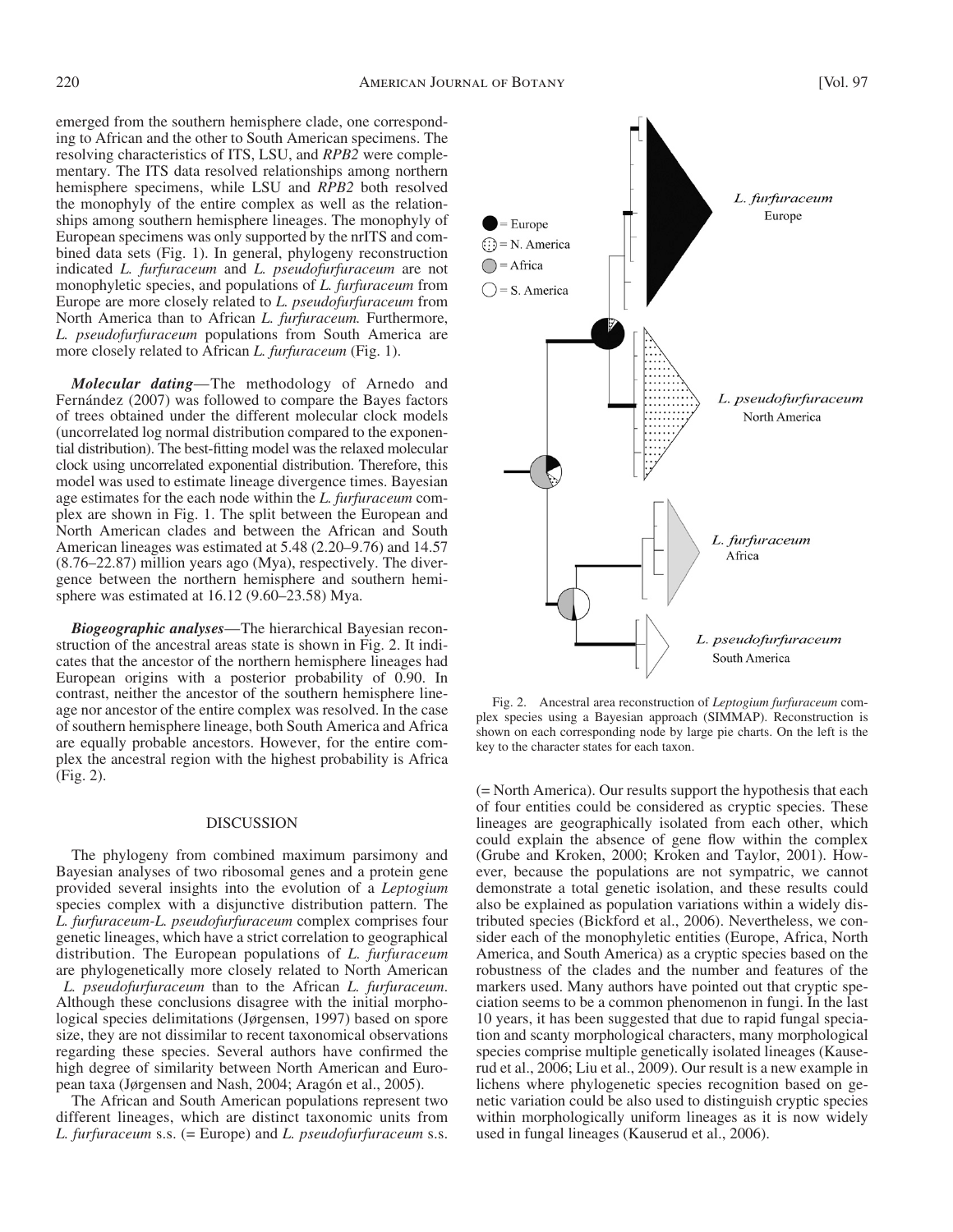The well-supported sister relationship between the species of North America and Europe (Fig. 1) indicates that these two lineages share a common recent ancestor, which occupied Europe (Fig. 2). This result could be consistent with a Madrean-Tethyan hypothesis of the *L. furfuraceum* complex disjunction of the northern hemisphere, which has been suggested to explain the western North American and European Mediterranean disjunctions in several species (Axelrod, 1975; Jørgensen, 1983; Hileman et al., 2001; Tiffney and Manchester, 2001; Valiente-Banuet et al., 2006). However, the estimates of divergence dates for these lineages, using rates of molecular evolution suggests that the sister relationships of the European and North American populations are too young to be explained by this model (Fig. 1 ). The breakup of Laurasia took place approximately 100 Mya in the middle Cretaceous, and the estimated divergence date of these two lineages is 5.48 (2.20–9.76) Mya. Therefore, the most plausible explanation for this disjunction is rare episodes of transoceanic dispersal. The Bayesian ancestral reconstruction for area distribution shows Europe as the ancestral northern hemisphere range (Fig. 2), suggesting that the migration route was from Europe to North America.

 Similarly, the South American lineages share a recent common ancestor with African lineages, which is in accordance with previous hypotheses of strong cryptogamic floristic affinities and close biogeographic relationships between southern South America and Africa (Lücking, 2003; Heinrichs et al., 2006). Divergence date estimates for these lineages support long-distance migration events as the most likely explanation for their current geographic distribution. Our results suggest these lineages diverged earlier than those of the northern hemisphere, approximately 15 Mya during the Late Tertiary when global cooling and drying transitions occurred. This period was suitable for dispersal of many organisms (Brown and Lomolino, 1998; Couvreur et al., 2008). The known populations of the *Leptogium furfuraceum* species complex from Africa and South America inhabit montane and upper montane, well-preserved forest ecosystems (i.e., 1800–3200 m a.s.l. in Tanzania, Kenya, Ethiopia, and northern Argentina). Although we sampled specimens from the documented populations of Africa and South America, we presume a large portion of the lichen flora of both continents remains unknown. Therefore, the estimated divergence date of the African and South American lineages must be viewed with caution; it may have been overestimated because of limited geographic sampling in the entire species range. In spite of this, our approach allowed us to select long-distance dispersal and to rule out the vicariance hypothesis as the most likely reason for current distributions. In fact, long-distance dispersal is congruent with the rare to absent morphological variation found among lineages in the *L. furfuraceum* complex.

 The southern and northern hemisphere lineages are two independent, well-supported clades (Fig. 1), suggesting that, since the ancestor diverged, two independent dispersal ranges (southern and northern hemispheres) were available and the ancestor expanded into these two regions. The Bayesian reconstruction of ancestral area generated a 63% probability that the ancestor of the entire complex occupied African lands. According to divergence date estimates, the ancestral population of the complex split  $16.12$  (9.60–23.58) Mya. This date coincides with the division of African and South American lineages, possibly due to an overestimation of the southern hemisphere divergence date (as discussed earlier). The expansion from Africa to Europe occurred in the Tertiary when climatic oscillations pro-

duced favorable conditions for several large-scale organismal migrations (Brown and Lomolino, 1998).

 Events of biotic expansion by long-distance dispersal have been reported in several spore-dispersed organisms. In lichens, recent genetic population and ecological studies have revealed that broad and disjunct distributions are the result of dispersal among suitable habitats in the past or even in the present (Crespo et al., 2002; Muñoz et al., 2004; Buschbom, 2007). Lichen propagules can be dispersed via global movements or highaltitude air masses (Muñoz et al., 2004). In particular, the ascospores (sexual propagules) are actively ejected from the asci and are able to survive harsh conditions of high altitudes (i.e., UV radiation and low temperatures) ( Buschbom, 2007 ). Despite the fact that the European and African lineages do not produce sexual reproductive structures (in Europe only one specimen with apothecia has been reported; Aragón et al.,  $2005$ ), the data indicate these taxa from Old World lineages have more genetic variability than New World lineages (Fig. 1). This fact could indicate that the Old World populations must have produced sexual propagules in the past, which were effectively established, but for unknown reasons might have recently experienced a reduced ability to produce sexual spores. The lost and reduced ability to produce sexual propagules is a phenomenon previously reported in other cryptogams (Frahm, 2008 ). Most of the genetic variation in fungal populations is promoted by sexual reproduction; however, high levels of genetic diversity have been found in sterile Ascomycetes species (Berbee et al., 2003; Geiser et al., 1998; Cassie and Piercey-Normore, 2008). The genetic variability reported for the European and African lineages may be explained by an historical gene flow throughout the populations, followed by recent reduction of sexual reproduction. The estimated date of divergence within European and African (Old World) populations is approximately 3.02 and 3.90 Mya, respectively, while within the New World, it is approximately 1.46 Mya for North America and 1.48 Mya for South America (Fig. 1). Neither New World nor Old World populations share a common ancestor (Fig. 1); however, they have similar reproductive structure characteristics suggesting that this feature is homoplasic among the complex. The fact that populations characterized by the production of sexual reproductive structures (North America and South America) have less genetic diversity, also could corroborate that spores are less successful than vegetative propagules for their establishment (Buschbom, 2007).

 By incorporating Bayesian ancestral area reconstruction and Bayesian divergence date estimation, we proposed a hypothesis of phylogeography and divergence times for a foliose lichen species complex with a disjunct distribution pattern. Molecular dating techniques have the potential to estimate the time of origin of any biological lineage, while the ancestral areas reconstruction techniques propose the most possible historical biogeographic scenarios. The phylogenetic methods, including historical biogeography applied in this study have provided new insights into evolutionary patterns and processes of speciation in lichens, evidenced by the *Leptogium furfuraceum* species complex. The molecular data generated in this work contributes to the growing body of evidence that many lichen species are genetically complex, even under asexual reproductive strategies. In addition, the *Leptogium furfuraceum* species complex lends further support to the longstanding hypothesis that isolated events of long-distance dispersal have occurred repeatedly in the past, giving rise to the origin of new species and their subsequent migration (Crespo et al., 2002; Muñoz et al.,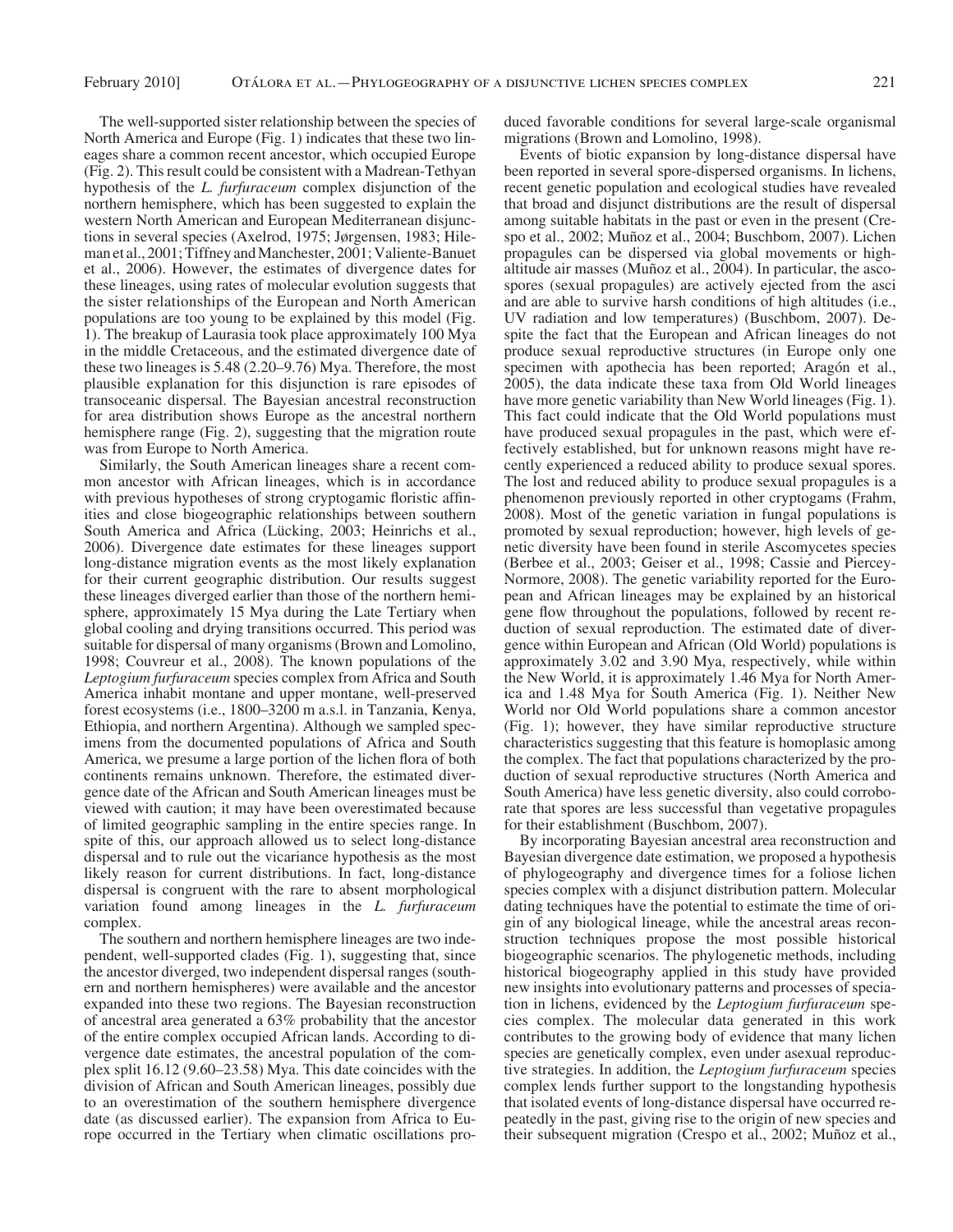2004 ; Moncalvo and Buchanan, 2008). This study also expands the view that cryptic speciation is not a rare phenomenon among fungi (Kroken and Taylor, 2001; Molina et al., 2004; Matute et al., 2006) and suggests that the absence of morphologic variability in disjunct populations should be evaluated in light of cryptic speciation.

#### LITERATURE CITED

- ARAGÓN, G., M. A. G. OTÁLORA, AND I. MARTÍNEZ. 2005. New data on the genus *Leptogium* (lichenized Ascomycetes) in the Iberian Peninsula. *Nova Hedwigia* 80: 199-226.
- Arg ü ello, A., R. Prado, P. Cubas, and A. Crespo . 2007 . *Parmelina quercina* (Parmeliaceae, Lecanorales) includes four phylogenetically supported morphospecies. *Biological Journal of the Linnean Society*  $91: 455 - 467.$
- ARNEDO, M. A., AND M. A. FERNÁNDEZ. 2007. Mitochondrial markers reveal deep population subdivisión in the European protected spider *Macrothele calpeiana* (Walckenaer, 1805) (Araneae, Hexathelidae). *Conservation Genetics 8: 1147-1162.*
- Avise, J. C. 2000. Phylogeography: The history and formation of species. Harvard University Press, Cambridge, UK.
- AXELROD, D. I. 1975. Evolution and biogeography of the Madrean-Tethyan sclerophyll vegetation *. Annals of the Missouri Botanical*  Garden 62: 280–334.
- BAKER, A. J., S. L. PEREIRA, O. P. HADDRATH, AND K. EDGE. 2006. Multiple gene evidence for expansion of extant penguins out of Antarctica due to global cooling. *Proceedings of the Royal Society of*  London, B, Biological Sciences 273: 11-17.
- BEHEREGARAY, L. B. 2008. Twenty years of phylogeography: The state of the field and the challenges for the Southern Hemisphere. *Molecular Ecology* 17 : 3754 – 3774 .
- Berbee, M. L., B. P. Payne, G. Zhang, R. G. Roberts, and B. G. TURGEON. 2003. Shared ITS substitutions in isolates of opposite mating type reveal recombining history for three presumed asexual species in the filamentous Ascomycete genus *Alternaria*. *Mycological Research* 107: 169-182.
- Bickford, D., D. J. Lohman, N. S. Sodhi, P. K. Ng, R. Meier, K. WINKER, K. K. INGRAM, AND I. DAS. 2006. Cryptic species as a window on diversity and conservation. *Trends in Ecology & Evolution* 22: 148-155.
- BOLLBACK, J. P. 2006. SIMMAP: Stochastic character mapping of discrete traits on phylogenies. *BMC Bioinformatics* 7: 88.
- BROWN, J. H., AND M. V. LOMOLINO. 1998. Biogeography. Sinauer, Sunderland, Massachusetts, USA.
- BUSCHBOM, J. 2007. Migration between continents: Geographical structure and long-distance gene flow in *Porpidia flavicunda* (lichen-forming Ascomycota). *Molecular Ecology* 16: 1835-1846.
- BUSCHBOM, J., AND G. MUELLER. 2006. Testing 'species pair' hypotheses: Evolutionary processes in the lichen-forming species complex *Porpidia flavocoerulescens* and *Porpidia melinodes. Molecular* Biology and Evolution 23: 574-586.
- CASSIE, D. M., AND M. D. PIERCEY-NORMORE. 2008. Dispersal in a sterile lichen-forming fungus, *Thamnolia subuliformis* (Ascomycotina: Icmadophilaceae). *Canadian Journal of Botany* 86: 751-762.
- Couvreur, T. L. P., L. W. Chatrou, M. S. M. Sosef, and J. E. Richardson . 2008. Molecular phylogenetics reveal multiple tertiary vicariance origins of the African rain forest trees. *BMC Biology* 6: 54.
- Crespo, A., M. C. Molina, O. Blanco, B. Schroeter, L. G. Sancho, and D. L. Hawksworth . 2002 . rDNA ITS and beta-tubulin gene sequence analyses reveal two monophyletic groups within the cosmopolitan lichen Parmelia saxatilis. Mycological Research 106: 788-795.
- DAVIS, C. C., C. D. BELL, S. MATHEWS, AND M. J. DONOGHUE, 2002. Laurasian migration explains Gondwanan disjunctions: Evidence from Malpighiaceae. *Proceedings of the National Academy of Sciences,*  USA 99: 6833-6837.
- DRUMMOND, A. J., S. Y. W. Ho, M. J. PHILLIPS, AND A. RAMBAUT. 2006. Relaxed phylogenetics and dating with confidence. *PLoS Biology* 4: e88.
- DRUMMOND, A. J., G. K. Nicholls, A. G. RODRIGO, AND W. SOLOMON. 2002. Estimating mutation parameters, population history and genealogy simultaneously from temporally spaced sequence data. *Genetics* 161: 1307-1320.
- DRUMMOND, A. J., AND A. RAMBAUT. 2008. Bayesian evolutionary analysis sampling trees, version 1.4.8. Computer program and documentation distributed by the author, website http://beast.bio.ed.ac.uk .
- FELSENSTEIN, J. 1985. Confidence limits on phylogenies: An approach using the bootstrap. *Evolution* 39: 783–791.
- FRAHM, J. P. 2008. Diversity, dispersal and biogeography of bryophytes (mosses). *Biodiversity and Conservation* 17: 277-284.
- Galloway, D. J. 1996 . Lichen biogeography. *In* T. H Nash III [ed.], Lichen biology, 199-215. Cambridge University Press, Cambridge, UK.
- GEISER, D. M., J. I. PITT, AND J. W. TAYLOR. 1998. Cryptic speciation and recombination in the aflatoxin-producing fungus *Aspergillus flavus*. Proceedings of the National Academy of Sciences, USA 95: 388-393.
- GRUBE, M., AND S. KROKEN. 2000. Molecular approaches and the concept of species and species complexes in lichenized fungi. *Mycological Research* 104: 1284-1294.
- Heinrichs, J., M. Lindner, H. Groth, J. Hentschel, K. Feldberg, C. Renker, J. J. Engler, et al. 2006 . Goodbye or welcome Gondwana? — Insights into the phylogenetic biogeography of the leafy liverwort *Plagiochila* with a description of *Proskauera*, gen. nov. (Plagiochilaceae, Jungermanniales). *Plant Systematics and Evolution* 258: 227-250.
- HIBBETT, D. S. 2001. Shiitake mushrooms and molecular clocks: Historical biogeography of *Lentinula. Journal of Biogeography* 28: 231–241.
- HILEMAN, L. C., M. C. VASEY, AND V. T. PARKER. 2001. Phylogeny and biogeography of the *Arbutoideae* (Ericaceae): Implications for the Madrean-Tethyan hypothesis. Systematic Botany 26: 131-143.
- HOHMANN, S., J. W. KADEREIT, AND G. KADEREIT. 2006. Understanding Mediterranean-Californian disjunctions: Molecular evidence from Chenopodiaceae-Betoideae. *Taxon* 55: 67-78.
- HUELSENBECK, J. P., R. NIELSEN, AND J. P. BOLLBACK. 2003. Stochastic mapping of morphological characters. *Systematic Biology* 52: 131–158.
- JØRGENSEN, P. M. 1983. Distribution patterns of lichens in the Pacific region. Australian Journal of Botany Supplemental Series 10: 43-66.
- JØRGENSEN, P. M. 1997. Further notes on hairy *Leptogium* species. Symbolae Botanicae Upsalienses 32: 113-130.
- JØRGENSEN, P. M., AND T. H. I. I. I. NASH. 2004. *Leptogium. In* T. H. Nash III, B. D. Ryan, P. Diederich, C. Gries, and F. Bungartz F. [eds.], Flora of the Greater Sonoran Desert region, vol. 2, 330–350. Lichens Unlimited, Arizona State University, Tempe, Arizona, USA.
- KAUSERUD, H., Ø. STENSRUD, C. DECOCK, K. SHALCHIAN-TABRIZI, AND T. SCHUMACHER. 2006. Multiple gene genealogies and AFLPs suggest cryptic speciation and long-distance dispersal in the basidiomycete *Serpula himantioides* (Boletales). *Molecular Ecology* 15: 421–431.
- KOHN, L. M. 2005. Mechanisms of fungal speciation. *Annual Review of* Phytopathology 43: 279-308.
- KROKEN, S., AND J. W. TAYLOR. 2001. A gene genealogical approach to recognize phylogenetic species boundaries in the lichenized fungus Letharia. Mycologia 93: 38-53.
- LIU, M., M. G. MILGROOM, P. CHAVARRI, AND K. T. HODGE. 2009. Speciation of a tropical fungal species pair following transoceanic dispersal. *Molecular Phylogenetics and Evolution* 51: 413-426.
- LIU, Y. J., S. WHELEN, AND B. D. HALL. 1999. Phylogenetic relationships among ascomycetes: Evidence from an RNA polymerase II subunit. *Molecular Biology and Evolution* 16 : 1799 – 1808 .
- LÜCKING, R. 2003. Takhtajan's floristic regions and foliicolous lichen biogeography: A compatibility analysis. *Lichenologist* 35: 33-53.
- LUMBSCH, T. H., P. K. BUCHANAN, T. W. MAY, AND G. M. MUELLER. 2008. Phylogeography and biogeography of fungi. *Mycological Research* 112: 423-424.
- MADDISON, W., AND D. MADDISON. 2001. MacClade: Analysis of phylogeny and character evolution, version 4.01. Sinauer, Sunderland, Massatchusetts, USA.
- MASON-GAMER, R. J., AND E. A. KELLOGG. 1996. Testing for phylogenetic conflict among molecular data sets in the tribe Triticeae (Graminaeae). *Systematic Biology* 49: 524-545.